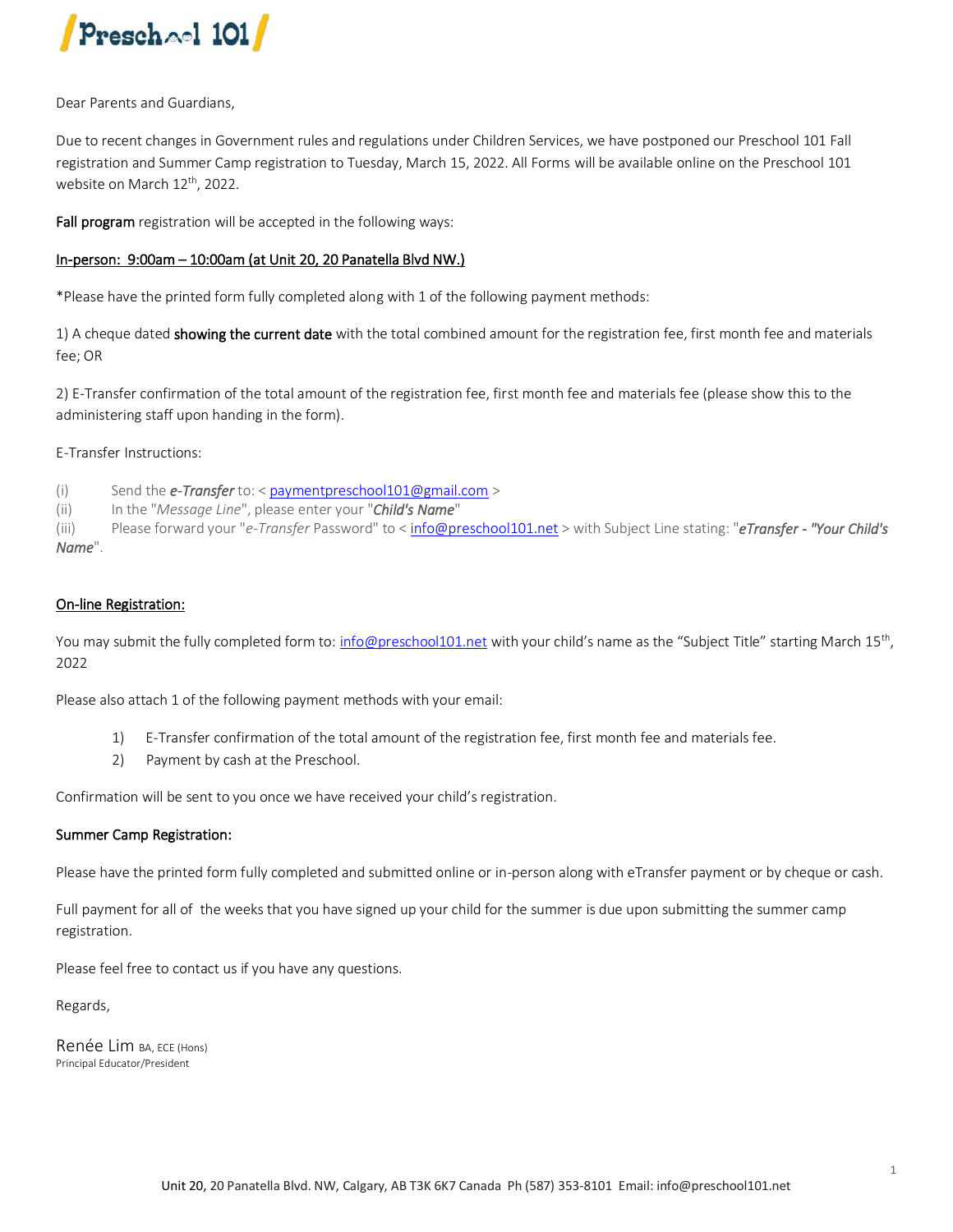

## **PRESCHOOL 101 REGISTRATION FORM – 2022/2023**

| Child's Full Name:                                                                                       | First                                        | Middle                                                                                                                                                               | Last |  |
|----------------------------------------------------------------------------------------------------------|----------------------------------------------|----------------------------------------------------------------------------------------------------------------------------------------------------------------------|------|--|
| <b>Registration Checklist for Parents and Guardians:</b><br>- Materials Fee \$100.00<br>$-1st$ Month Fee | - Registration Fee \$100.00 (non-refundable) | All pages of the Registration Form have been completed, initialled and signed.<br>All Fees submitted are to be submitted by: Post-dated cheques, eTransfer or Cash - |      |  |
|                                                                                                          |                                              | Note: Registration is considered completed and a spot is guaranteed only if ALL of the above are submitted.                                                          |      |  |
|                                                                                                          |                                              |                                                                                                                                                                      |      |  |

| Registration Fee: $$100.001$ |          |                     |  |
|------------------------------|----------|---------------------|--|
| <b>Material Fee:</b>         | \$100.00 | <b>REFERRED BY:</b> |  |
|                              |          |                     |  |

### **PROGRAM SESSIONS AND MONTHLY FEES<sup>2</sup>** *(Please* ☒ *one)*

| \$252 for 3 & 4 year-olds<br>(2 days/week)<br>[ Tues & Thurs ] | \$294 for 3 & 4 year-olds<br>(3 days/week)<br>[ Mon, Wed & Fri ] | \$443 for 3 & 4 year-olds<br>(5 days/week)<br>[Monday to Friday] |
|----------------------------------------------------------------|------------------------------------------------------------------|------------------------------------------------------------------|
| $\Box$ 8:30a – 10:45a                                          | $8:30a - 10:45a$                                                 | 8:30a – 10:45a<br>$\mathsf{L}$                                   |
| 11:10a – 1:25p                                                 | $11:10a - 1:25p$                                                 | $11:10a - 1:25p$                                                 |
| $1:50p - 4:05p$<br>$\sim$                                      | $1:50p - 4:05p$                                                  | $1:50p - 4:05p$                                                  |

2 *Program Fees are based on a yearly fee divided into 10 monthly payments for the full months of September to June.*

#### **FEE PAYMENT OPTIONS**

We are excited to inform you that we have several options for school fees payment for our Parents:

#### **A. eTransfer Instruction:**

(i) Please contact *Preschool 101* for instructions.

#### **B. Cheque and Post-dated Cheques:**

- (i) We accept payment by *cheque(s)* for Registration, Resource Fee and 1st Month Fee (September)
- (ii) We also accept *post-dated cheques* made payable on the 1st of every month from *October* to *June o*f the following year.
- (iii) Please make your cheques payable to: Preschool 101 Inc.

#### **C. Cash:**

(i) We accept *Cash (please bring exact amount for payment as we do not keep cash onsite for change).*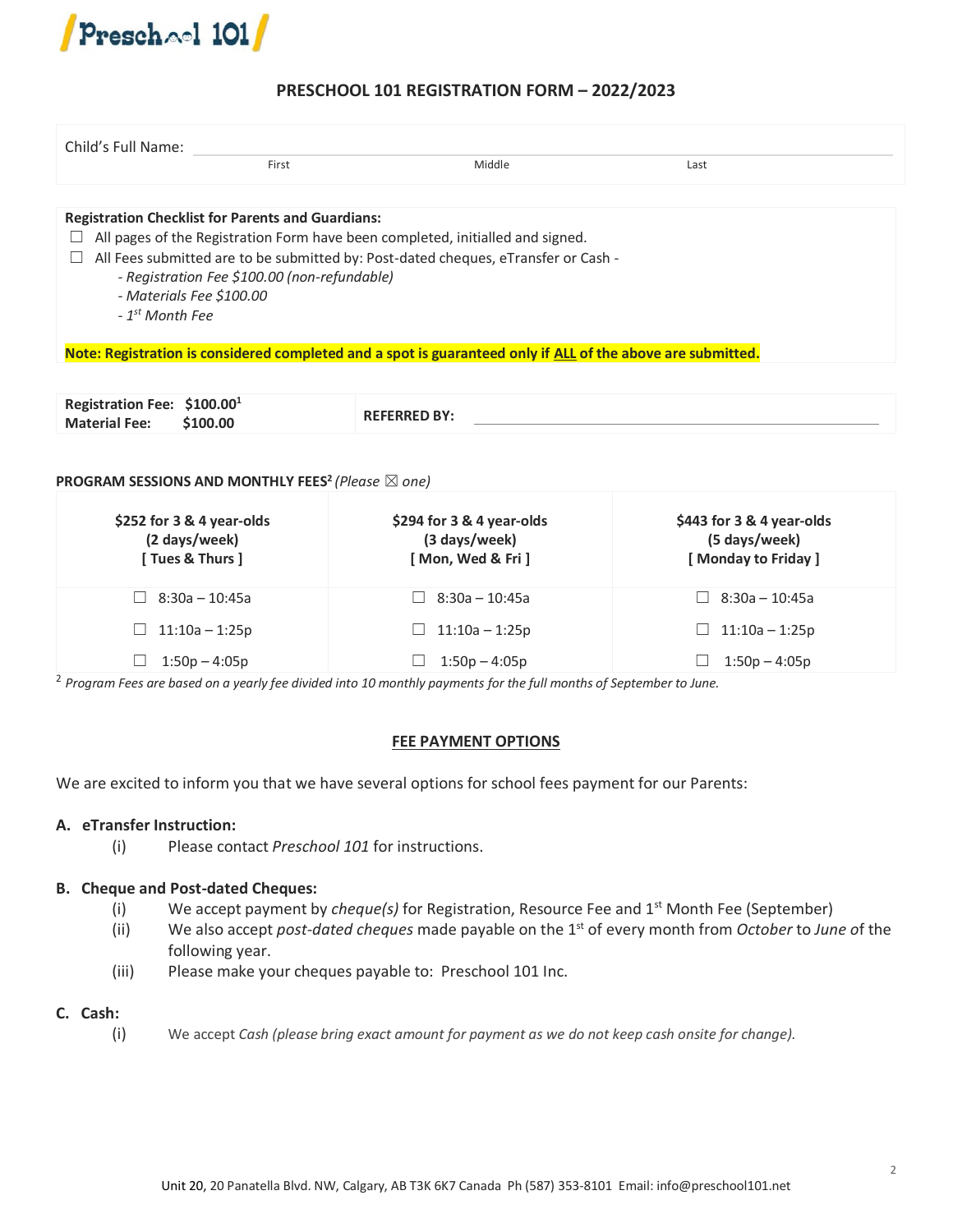# $\n *p*<sub>mech</sub> \n <sup>1</sup> \n *101*\n *l*$

| Child's Full Name:<br>First                                                                                                                                                             | Middle                                                  | Last                | Date of Birth:              | (M/D/Y) | $\Box$ Male $\Box$ Female  |
|-----------------------------------------------------------------------------------------------------------------------------------------------------------------------------------------|---------------------------------------------------------|---------------------|-----------------------------|---------|----------------------------|
| Child's Home Address:                                                                                                                                                                   |                                                         |                     |                             |         |                            |
|                                                                                                                                                                                         | Number/Street                                           |                     | City/Province               |         | Postal Code                |
| Home Phone:                                                                                                                                                                             | E-mail:                                                 |                     | Language(s) spoken at home: |         |                            |
| Siblings - Name(s) and Age(s):                                                                                                                                                          |                                                         |                     |                             |         |                            |
| Will your child be coming with an aide from an agency? If so, what is the name of the agency?                                                                                           |                                                         |                     |                             |         |                            |
| Is there any information that the preschool should know which would help the teacher work effectively with your child?                                                                  |                                                         |                     |                             |         |                            |
|                                                                                                                                                                                         |                                                         |                     |                             |         |                            |
| Are parents living together? Yes $\Box$ No $\Box$                                                                                                                                       | If no, who has custody of child during preschool hours? |                     |                             |         |                            |
|                                                                                                                                                                                         |                                                         |                     |                             |         |                            |
| <b>PARENT INFORMATION</b>                                                                                                                                                               | <b>Mother</b>                                           | (or Legal Guardian) |                             |         | Father (or Legal Guardian) |
| Name                                                                                                                                                                                    |                                                         |                     |                             |         |                            |
| (First Name, Last Name)<br><b>Address</b>                                                                                                                                               |                                                         |                     |                             |         |                            |
|                                                                                                                                                                                         |                                                         |                     |                             |         |                            |
| (Street, City, Province, Postal Code)                                                                                                                                                   |                                                         |                     |                             |         |                            |
| Email                                                                                                                                                                                   |                                                         |                     |                             |         |                            |
| <b>Home Phone</b>                                                                                                                                                                       |                                                         |                     |                             |         |                            |
| <b>Cell Phone</b>                                                                                                                                                                       |                                                         |                     |                             |         |                            |
| <b>Work Phone</b>                                                                                                                                                                       |                                                         |                     |                             |         |                            |
| <b>Occupation</b> (optional)                                                                                                                                                            |                                                         |                     |                             |         |                            |
| (for field trip or volunteer purposes)                                                                                                                                                  |                                                         |                     |                             |         |                            |
| <b>Full Legal Name of Payer of Fees</b><br>(For Tax Receipt)                                                                                                                            |                                                         |                     |                             |         |                            |
|                                                                                                                                                                                         |                                                         |                     |                             |         |                            |
|                                                                                                                                                                                         |                                                         |                     |                             |         |                            |
|                                                                                                                                                                                         |                                                         |                     | Home Phone:                 |         |                            |
|                                                                                                                                                                                         |                                                         |                     | Cell Phone:                 |         |                            |
| <b>AUTHORIZED PERSON(S) INFORMATION (CANNOT BE Parents/Guardians)</b><br>* To whom your child may be released if parent(s) cannot be contacted<br>1. Name:<br>Relationship:<br>2. Name: |                                                         |                     | Home Phone:                 |         |                            |

## **EMERGENCY CONTACT INFORMATION** *(CANNOT BE Parents and Guardians)*

| Name:                                                                                                                                                                                                                                                                                                                                                                                                                                                                                                                                                                                                                   | Relationship to Child:                    | Ph: | Cell:       |  |
|-------------------------------------------------------------------------------------------------------------------------------------------------------------------------------------------------------------------------------------------------------------------------------------------------------------------------------------------------------------------------------------------------------------------------------------------------------------------------------------------------------------------------------------------------------------------------------------------------------------------------|-------------------------------------------|-----|-------------|--|
| Address:                                                                                                                                                                                                                                                                                                                                                                                                                                                                                                                                                                                                                |                                           |     |             |  |
| Number/Street                                                                                                                                                                                                                                                                                                                                                                                                                                                                                                                                                                                                           | City/Province                             |     | Postal Code |  |
| <b>Alberta Health Care Number:</b>                                                                                                                                                                                                                                                                                                                                                                                                                                                                                                                                                                                      | (Mandatory)                               |     |             |  |
| ALLERGIES & VACCINATION INFORMATION (Please $\boxtimes$ one)<br>$\Box$ Immunization records provided and attached                                                                                                                                                                                                                                                                                                                                                                                                                                                                                                       | $\Box$ Immunization records not available |     |             |  |
| Allergies (if applicable):                                                                                                                                                                                                                                                                                                                                                                                                                                                                                                                                                                                              |                                           |     |             |  |
| <b>Medication or Action Taken</b> (i.e. Benadryl, Epipen, etc.):                                                                                                                                                                                                                                                                                                                                                                                                                                                                                                                                                        |                                           |     |             |  |
| RELEASE OF LIABILITY: I hereby consent to Preschool 101 Inc. to have care and custody of my child during the times registered, and hereby recognizes and<br>acknowledges that Preschool 101 Inc. will not be responsible for personal injury or loss. I give permission for the staff at Preschool 101 Inc. to administer first aid to<br>my child if there is a minor injury. In the event that the injury of my child requires further medical attention and I cannot be located, I hereby consent to Preschool<br>101 Inc. calling an ambulance if deemed necessary. It is my responsibility for any costs incurred. |                                           |     |             |  |

**Parent/Guardian Signature: Date:**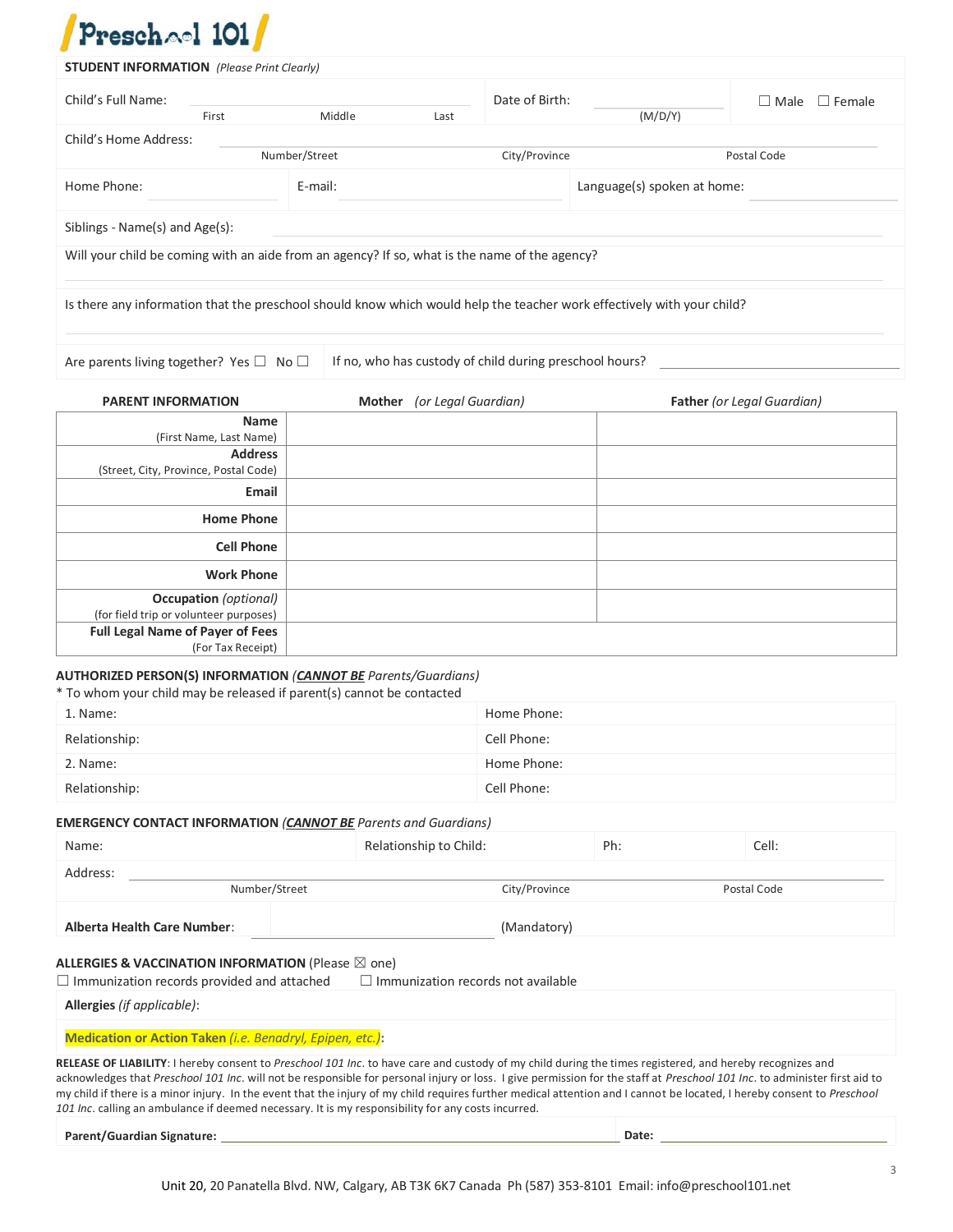

#### **DISCIPLINE POLICY:**

At *Preschool 101*, we recognize that children are always learning and growing to develop as an individual with distinct character at different ages. It is our responsibility as Teachers and Parents to establish guidelines to foster good behaviour by communicating with the children so they can learn to respect themselves, their peers, the authorities and environment around them.

At *Preschool 101* we teach, create, promote and model positive behaviour for our preschoolers. However, should any behavioural expectations need to be addressed; the following techniques will be used:

- Redirection to a choice of another activity *(if applicable)*;
- Recognizing and rewarding positive behaviour;
- Discussion with child if they show inappropriate or disrespectful behaviour;
- Temporary removal from the group, inside the classroom, for some "thinking time"(1 minute per age of child);
- Teacher and Parent will meet to discuss strategy for further steps to be taken if the child continues to misbehave in class. If required, the Principal Educator may be requested to take part in the meeting.

The following practices are **PROHIBITED** at *Preschool 101*:

- Children will not be disciplined in a punitive manner;
- Physical punishment;
- Withholding food;
- Emotional deprivation; and
- Isolation.

#### **FIELD TRIPS:**

Periodically, *Preschool 101* will take field trips in the City of Calgary and vicinity thereof, when, in the opinion of the Principal Educator, defines them of educational value and as an essential part of the school program. It is agreed that these educational field trips may take place anytime during the school term. Before each field trip, a special notice will be provided to the Parents/Guardians with information naming the area to be visited; including date/time of the field trip. This notice and waiver will require a Parent or Guardian's signature in order to grant permission for the student to participate.

| * Important: I understand that my child must be toilet trained before attending preschool.                                                                                                                                    | (Initial) |  |
|-------------------------------------------------------------------------------------------------------------------------------------------------------------------------------------------------------------------------------|-----------|--|
| Parent/Guardian Signature:                                                                                                                                                                                                    | Date:     |  |
| . The contract of the contract of the contract of the contract of the contract of the contract of the contract of the contract of the contract of the contract of the contract of the contract of the contract of the contrac |           |  |

**<sup>1</sup>** *Please contact our Preschool to confirm if you are eligible for our Loyalty discount on registration fee.*

#### **PAYMENT & CANCELLATION POLICY:**

The **Alberta Government's Affordability Grants** and **Child Care Subsidy** are determined by your child's attendance at the preschool. By signing this form, you acknowledge that these government's grants and subsidies are not payable if your child should miss school; for example, you decide to remove your child away from the institution for personal reason, i.e., vacation. It will also apply to Covid-19 isolation or quarantine if required by any level of government in Canada. You agree to cover the cost of unpaid balance by the government (full month fee as charged by the preschool) if you choose to retain the spot for your child at the preschool. Failing to do so, your child will lose his/her spot at the preschool and will be required to re-register.

**Registration Fee is non-refundable**. To cancel your registration during the school term, a **1 month written notice is mandatory**. Registration Fee and 1<sup>st</sup> month's school fee must be paid on the day of registration. Nine (9) post-dated cheques (dated for the 1<sup>st</sup> of each month of the school year from October to June of the following year) must be submitted with the completed registration form before your child's first day of class. There will be an NSF fee of \$25.00 for each cheque returned.

I have read and agreed with the **PAYMENT & CANCELLATION POLICY**.

 *(Initial)*

Please make post-dated cheques payable to: **Preschool 101 Inc.** 

**ADMINISTRATION USE ONLY:**

| $\sim$<br>Start date: |  | Receipt No: |  | Notes:<br>. |  |
|-----------------------|--|-------------|--|-------------|--|
|-----------------------|--|-------------|--|-------------|--|